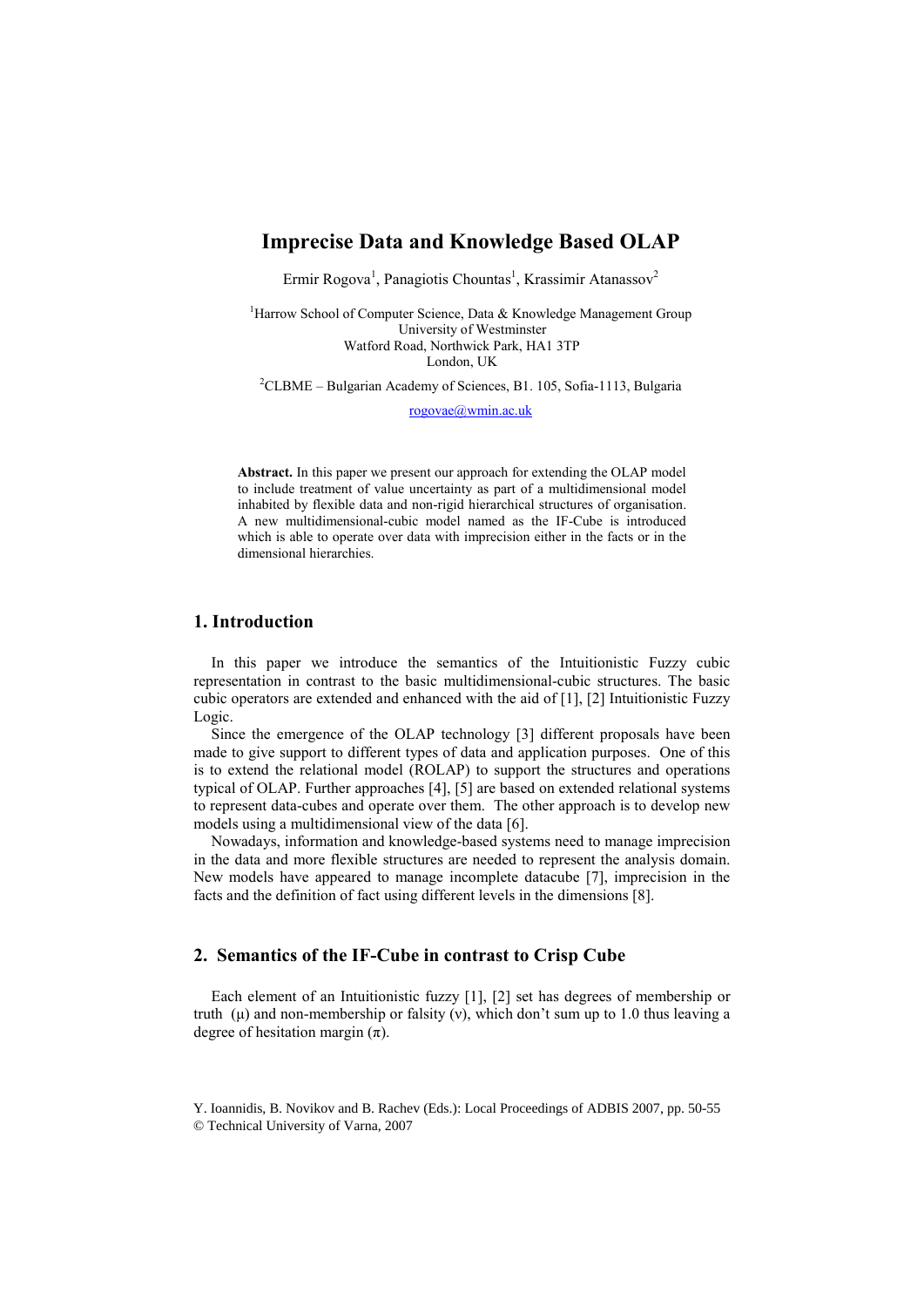### 51 Ermir Rogova, Panagiotis Chountas and Krassimir Atanassov

As opposed to the classical definition of a fuzzy set given by  $A' = \{ \langle x, \mu_A(x) \rangle | x \rangle \}$  $\in X$  where  $\mu_A(x) \in [0, 1]$  is the membership function of the fuzzy set A', an intuitionistic fuzzy set A is given by:

$$
A = \{ < x, \, \mu_A(x), \, v_A(x) > | x \in X \}
$$

where:  $\mu_A : X \to [0, 1]$  and  $v_A : X \to [0, 1]$  such that  $0 \le \mu_A(x) + v_A(x) \le 1$  and  $\mu_A(x)$  $v_A(x) \in [0, 1]$  denote a degree of membership and a degree of non-membership of x  $\in$  A, respectively.

Obviously, each fuzzy set may be represented by the following Intuitionistic fuzzy set  $A=\{\langle x, \mu_{A}'(x), (x), 1-\mu_{A}'(x)\rangle | x \in X\}$ 

For each intuitionistic fuzzy set in X, we will call  $\pi_A(x) = 1 - \mu_A(x) - v_A(x)$  and intuitionistic fuzzy index (or a hesitation margin) of  $x \in A$  which expresses a lack of knowledge of whether x belongs to A or not. For each  $x \in A$   $0 \leq \pi_A$   $(x) \leq 1$ .

The IF-Cube is an abstract structure that serves as the foundation for the multidimensional data cube model. Cube C is defined as a five-tuple  $(D, l, F, O, H)$ where:

- $D$  is a set of dimensions
- l is a set of levels  $l_1, ..., l_n$
- A dimension  $d_i = (l \leq 0, l_\perp, l_\perp)$  dom( $d_i$ ) where  $l = l_i$  i=1...n.  $l_i$  is a set of values and  $l_i \cap l_j = \{\},\$  $\leq$  0 is a partial order between the elements of *l*. To identify the level  $l$  of a dimension, as part of a hierarchy we use  $dl$ .

$$
l_{\perp}
$$
: base level  $l_{\perp}$ : top level

for each pair of levels  $l_i$  and  $l_j$  we have the relation

 $\mu_{ij}$ :  $l_i \times l_j \rightarrow [0,1]$   $v_{ij}$ :  $l_i \times l_j \rightarrow [0,1]$   $0 < \mu_{ij}$ ,  $v_{ij} < 1$ 

- F is a set of fact instances with schema  $F = \{ \langle x, \mu_F(x) , v_F(x) \rangle \mid x \in X \}$ , where  $x = \langle att_1, ..., att_n \rangle$  is an ordered tuple belonging to a given universe X,  $\mu_F(x)$  and  $v_F(x)$  are the degree of membership and non-membership of x in the fact table  $F$  respectively.
- H is an object type history that corresponds to a cubic structure  $(l, F, O, H')$ which allows us to trace back the evolution of a cubic structure after performing a set of operators i.e. aggregation.

### 3. Cubic operators

**Selection (Σ):** The selection operator selects a set of fact-instances from a cubic structure that satisfy a predicate  $(\theta)$ . A predicate  $(\theta)$  involves a set of atomic predicates  $(\theta_1, ..., \theta_n)$  associated with the aid of logical operators p (i.e.  $\wedge$ ,  $\vee$ , etc.). The set of possible facts (cubic instances) that satisfy the  $\theta$  should carry a degree of membership  $\mu$  and non-membership  $\nu$  expressed as

 $F = \{ \langle x, min(\mu_F(x), \mu(\theta(x))), max(\nu_F(x), \nu(\theta(x)))) \rangle \mid x \in X \}$ Input:  $C_i = (D, l, F, O, H)$  and the predicate  $\theta$ *Output:*  $C_0 = (D, l, F_o, O, H)$  where  $F_0 \subseteq F$  and  $F_0 = \{f | (f \in F) \land (f \text{ satisfies } \theta)\}$ Mathematical notation:  $\sum_a(C_i) = C_a$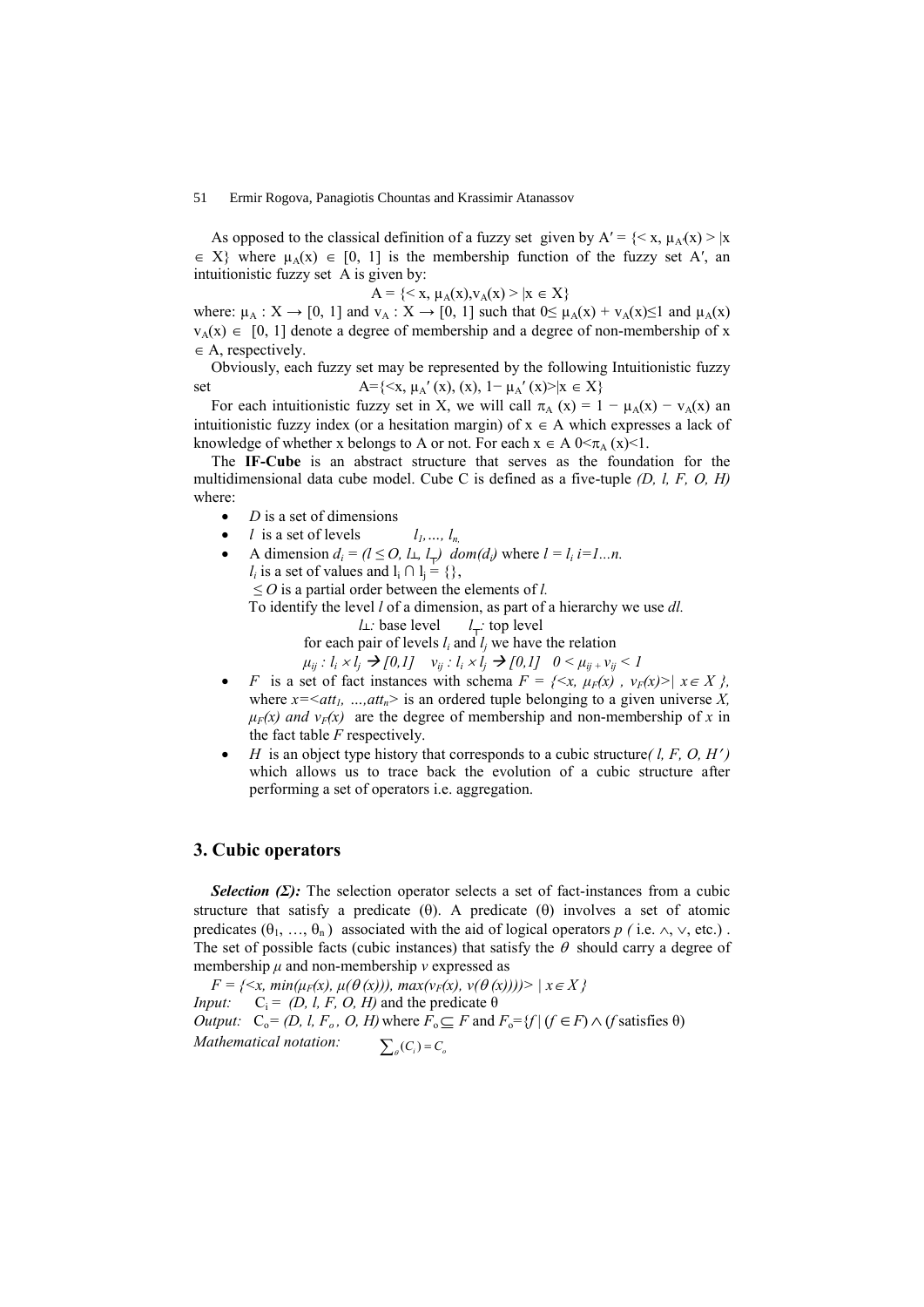**Cubic Product ( ⊗ ):** This is a binary operator  $C_{i1} \otimes C_{i2}$ . It is used to relate two cubes C<sub>i1</sub> and C<sub>i2</sub> assuming that  $D_1 \subseteq D_2$  and  $O_1$ ,  $O_2$  are reconcilable partial orders. Thus,  $l_1$ ,  $l_2$  could lead to  $l_0$  being a ragged hierarchy.

*Input:*  $C_{i1} = (D_1, l_1, F_1, O_1, H_1)$  and  $C_{i2} = (D_2, l_2, F_2, O_2, H_2)$ 

*Output:*  $C_0 = (D_o, l_o, F_o, O_o, H_o)$  where

 $D_0 = D_1 \cup D_2$ ,  $l_0 = l_1 \cup l_2$ ,  $O_0 = O_1 \cup O_2$   $H_0 = H_1 \cup H_2$ ,  $F_0 = F_1 X F_2$  $F_o = \{ \langle x, y \rangle, \min(\mu_{f1}(x), \mu_{f2}(y)), \max(v_{f1}(x), v_{f2}(y)) \rangle | x, y \rangle \in X \times Y \}$ 

Mathematical notation:  $C_{i1} \otimes C_{i2} = C_o$ 

**Join (Θ):** It can be expressed using Cubic Product operator.  $C_{i1} = (D_i, l_i, F_i, O_i)$  $H_1$ )) and C<sub>i2</sub> = (D<sub>2</sub>, l<sub>2</sub>, F<sub>2</sub>, O<sub>2</sub>, H<sub>2</sub>) are candidates to join if D<sub>1</sub>  $\cap$  D<sub>2</sub>  $\neq$  0, *Input:*  $C_{i1} = (D_1, l_1, F_1, O_1, H_1)$  and  $C_{i2} = (D_2, l_2, F_2, O_2, H_2)$ Output:  $C_0 = (D_o, l_o, F_o, O_o, H_o)$ 

Mathematical notation:  $C_{i1} \Theta C_{i2} = \sigma_p(C_{i1} \otimes C_{i2})$ 

Union  $(∪)$ : The union operator is a binary operator that finds the union of two cubes.  $C_{i1}$  and  $C_{i2}$  have to be union compatible. The operator also coalesces the valueequivalent facts using the minimum membership and maximum non-membership.

*Input:*  $C_{i1} = (D_1, l_1, F_1, O_1, H_1)$  and  $C_{i2} = (D_2, l_2, F_2, O_2, H_2)$ 

*Output:*  $C_0 = (D_o, l_o, F_o, O_o, H_o)$  where  $D_o = D_1 = D_2, l_o = l_1 = l_2, O_o = O_1 = O_2, H_o = H_1 = H_2$ ,  $F_o = F_1 \cup F_2 = \{ \langle x, \max(\mu F_1(x), \mu F_2(x)) \rangle, \min(\nu F_1(x), \nu F_2(x)) \rangle \mid x \in X \}$ Mathematical notation:  $C_{i1} \cup C_{i2} = C_o$ 

**Difference (-):** The difference operator removes the portion of the cube  $C_{il}$  that is common to both cubes.  $C_{i1}$  and  $C_{i2}$  have to be union compatible

*Input:*  $C_{i1} = (D_i, l_i, F_i, O_i, H_i)$  and  $C_{i2} = (D_2, l_2, F_2, O_2, H_2)$ 

Output:  $C_0 = (D_o, l_o, F_o, O_o, H_o)$  where  $D_0 = D_1 = D_2, l_o = l_1 = l_2, O_o = O_1 = O_2, H_o = H_1 = H_2$ ,  $F_o = F_1 \cap F_2 = \{ \langle x, \min(\mu F_1(x), \mu F_2(x)), \max(\nu F_1(x), \nu F_2(x)) \rangle \mid x \in X \}$ *Mathematical notation:*  $C_{i1} - C_{i2} = C_o$ 

**Aggregation (A):** An aggregation operator A is a function  $A(G)$  where  $G = \{ \leq x, \leq x, \leq x, \leq y, \leq y, \leq z \}$  $\mu_F(x)$ ,  $v_F(x) > |x \in X$  where  $x = \langle att_1, ..., att_n \rangle$  is an ordered tuple belonging to a

given universe X,  $\{att_1, ..., att_n\}$  is the set of attributes of the elements of X,  $\mu_F(x)$  and  $v_F(x)$  are the degree of membership and non-membership of x. The result is a bag of the type  $\{\langle x', u_F(x) \rangle, v_F(x')\}$   $x' \in X$ . To this extent, the bag is a group of elements that can be duplicated and each one has a degree of  $\mu$  and  $\nu$ .

*Input:*  $C_i = (D, l, F, O, H)$  and the function  $A(G)$ 

Output:  $C_0 = (D, l_o, F_o, O_o, H_o)$ 

The definition of the extended group operators allows us to define the extended group operators Roll up  $(\Delta)$ , and Roll Down  $(\Omega)$ .

**Roll up (** $\Delta$ **):** The result of applying Roll up over dimension  $d_i$  at level  $dl_r$  using the aggregation operator A over a datacube  $C_i = (D_i, l_i, F_i, O, H_i)$  is another datacube

 $C_o = (D_o, l_o, F_o, O, H_o)$ . *Input:*  $C_i = (D_i, l_i, F_i, O, H_i)$ Output:  $C_o = (D_o, l_o, F_o, O, H_o)$ 

ω is the initial state of the cube

An object of type history is a recursive structure  $H = \mathbf{A}$ 

 $(l, D, A, H')$  is the state of the cube after performing an operation on the cube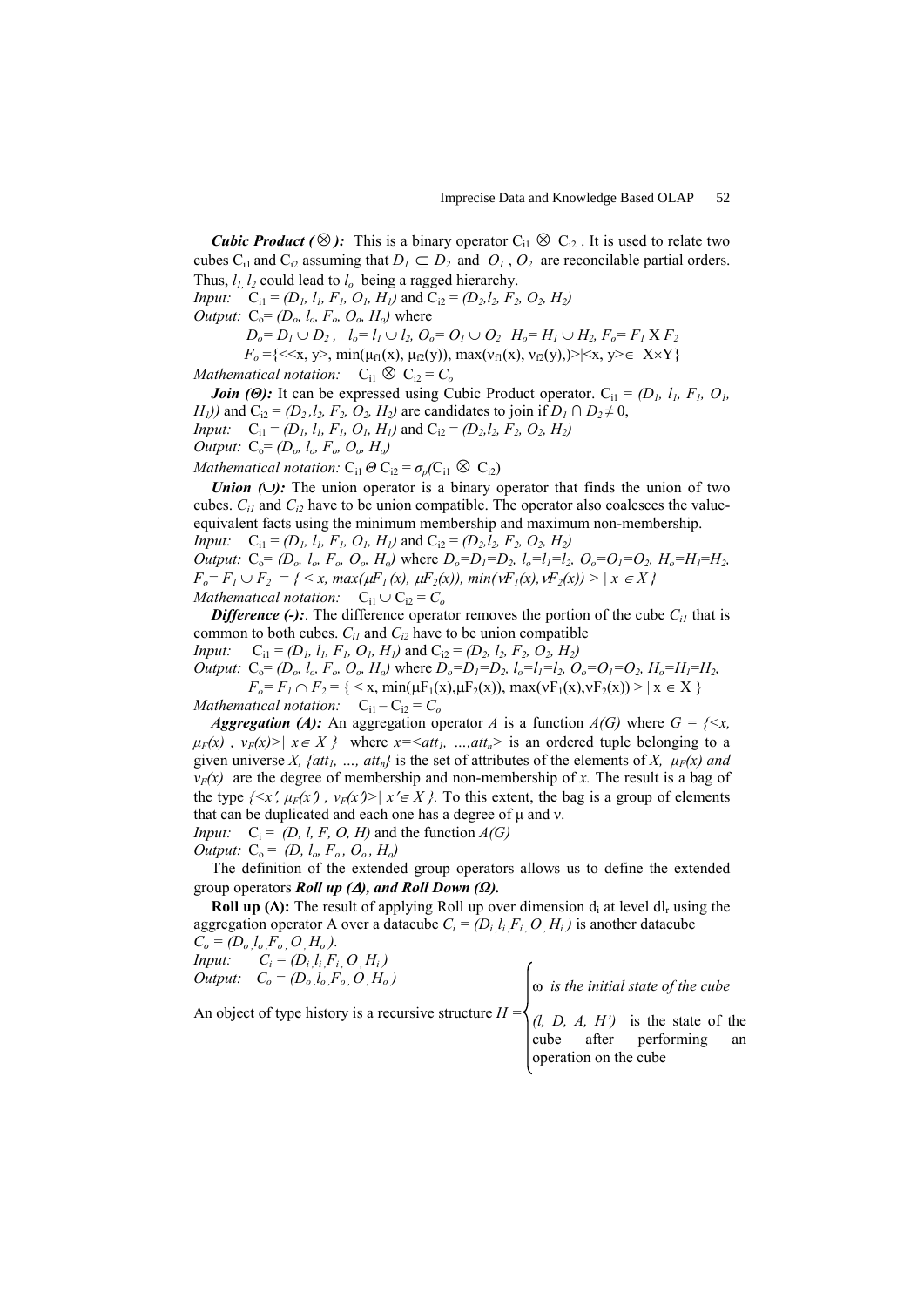#### 53 Ermir Rogova, Panagiotis Chountas and Krassimir Atanassov

The structured history of the datacube allows us to keep all the information when applying Roll up and get it all back when Roll Down is performed. To be able to apply the operation of Roll Up we need to make use of the  $IF_{SIM}$  aggregation operator.

**Roll Down (Ω):** This operator performs the opposite function of the Roll Up operator. It is used to roll down from the higher levels of the hierarchy with a greater degree of generalization, to the leaves with the greater degree of precision. The result of applying *Roll Down* over a datacube  $C_i = (D, l, F, O, H)$  having H=(*l', D', A', H')* is another datacube  $C_0 = (D', l', F', O, H')$ .

Input:  $C_i = (D, l, F, O, H)$ 

*Output:*  $C_0 = (D', l', F', O, H')$  where  $F' \rightarrow$  set of fact instances defined by operator A. To this extent, the Roll Down operative makes use of the recursive history structure previously created after performing the Roll Up operator.

The definition of aggregation operator points to the need of defining the IF extensions for traditional group operators [9], [10], [11] such as  $SUM$ ,  $AVG$ ,  $MIN$  and MAX. Based on the standard group operators, we provide their IF extensions and meaning.

 $IF_{SUM}$ : The IF<sub>sum</sub> aggregate, like its standard counterpart, is only defined for numeric domains. Given a fact F defined on the schema X (att<sub>1</sub>, ..., att<sub>n</sub>), let att<sub>n-1</sub> defined on the domain  $U = \{u_1, ..., u_n\}$ . The fact F consists of fact instances  $F_i$  with 1  $\leq i \leq m$ . The fact instances  $F_i$  are assumed to take Intuitionistic Fuzzy values for the attribute att<sub>n-1</sub> for  $i = 1$  to m we have  $F_i[$ att<sub>n-1</sub>] = { $\leq \mu_i(u_{ki})$ ,  $v_i(u_{ki}) > / u_{ki} | 1 \leq k_i \leq n$  }. The IF<sub>sum</sub> of the attribute  $att_{n-1}$  of the fact table F is defined by:  $IF_{SUM}((att_{n-l})(F)) =$ 

$$
\{ \langle u \rangle / y \mid ((u = \min_{i=1}^m (\mu_i(u_{ki}), v_i(u_{ki})) \land (y = \sum_{k=i+1}^{km} u_{ki}) (\forall_{kl, \dots, km} : 1 \le kl, \dots km \le n)) \}
$$

 $IF_{AVG}$ : The  $IF_{AVG}$  aggregate, like its standard counterpart, is only defined for numeric domains. This aggregate makes use of the  $IF_{SUM}$  that was discussed previously and the standard COUNT. The  $IF_{AVG}$  can be defined as:

 $IF_{AVG}( (att_{n-l})(F) = IF_{SUM}( (att_{n-l})(F)) / COUNT( (att_{n-l})(F))$ 

 $IF_{MAX}$ : The  $IF_{MAX}$  aggregate, like its standard counterpart, is only defined for numeric domains. The IF<sub>sum</sub> of the attribute  $at_{n-1}$  of the fact table F is defined by:  $IF_{MAX}((att_{n-1})(F)) =$ 

$$
\{ \langle u \rangle y | ((u = \min_{i=1}^m (\mu_i(u_{ki}), v_i(u_{ki})) \wedge (y = \max_{i=1}^m (\mu_i(u_{ki}), v_i(u_{ki}))) (\forall_{k,l,...,km} : l \leq kl,...km \leq n)) \}
$$

 $IF_{MIN}$ : The  $IF_{MIN}$  aggregate, like its standard counterpart, is only defined for numeric domains. Given a fact F defined on the schema X (att<sub>l</sub>, ..., att<sub>n</sub>), let att<sub>n-1</sub> defined on the domain  $U = \{u_1, ..., u_n\}$ . The fact F consists of fact instances  $f_i$  with  $1 \le$  $i \leq m$ . The fact instances  $f_i$  are assumed to take Intuitionistic Fuzzy values for the attribute att<sub>n-1</sub> for  $i = 1$  to m we have  $f_i[$ att<sub>n-1</sub>] = { $\leq \mu_i(u_{ki}), v_i(u_{ki}) > \ell u_{ki} \mid 1 \leq k_i \leq n$  }. The IF<sub>sum</sub> of the attribute  $att_{n-1}$  of the fact table F is defined by:  $IF_{MIN}((att_{n-1})(F)) =$ 

$$
\{ \langle u \rangle / y | ((u = \min_{i=1}^m (\mu_i(u_{ki}), v_i(u_{ki})) \wedge (y = \min_{i=1}^m (\mu_i(u_{ki}), v_i(u_{ki}))) (\forall_{kl,...km} : l \le kl,...km \le n)) \}
$$

We can observe that the  $IF_{MIN}$  is extended in the same manner as  $IF_{MAX}$  aggregate except for replacing the symbol **max** in the  $IF_{MAX}$  definition with **min**.

Once we have defined our Intuitionistic Fuzzy multidimensional model and have defined the IF cubic-algebra, the concept of knowledge based OLAP is introduced.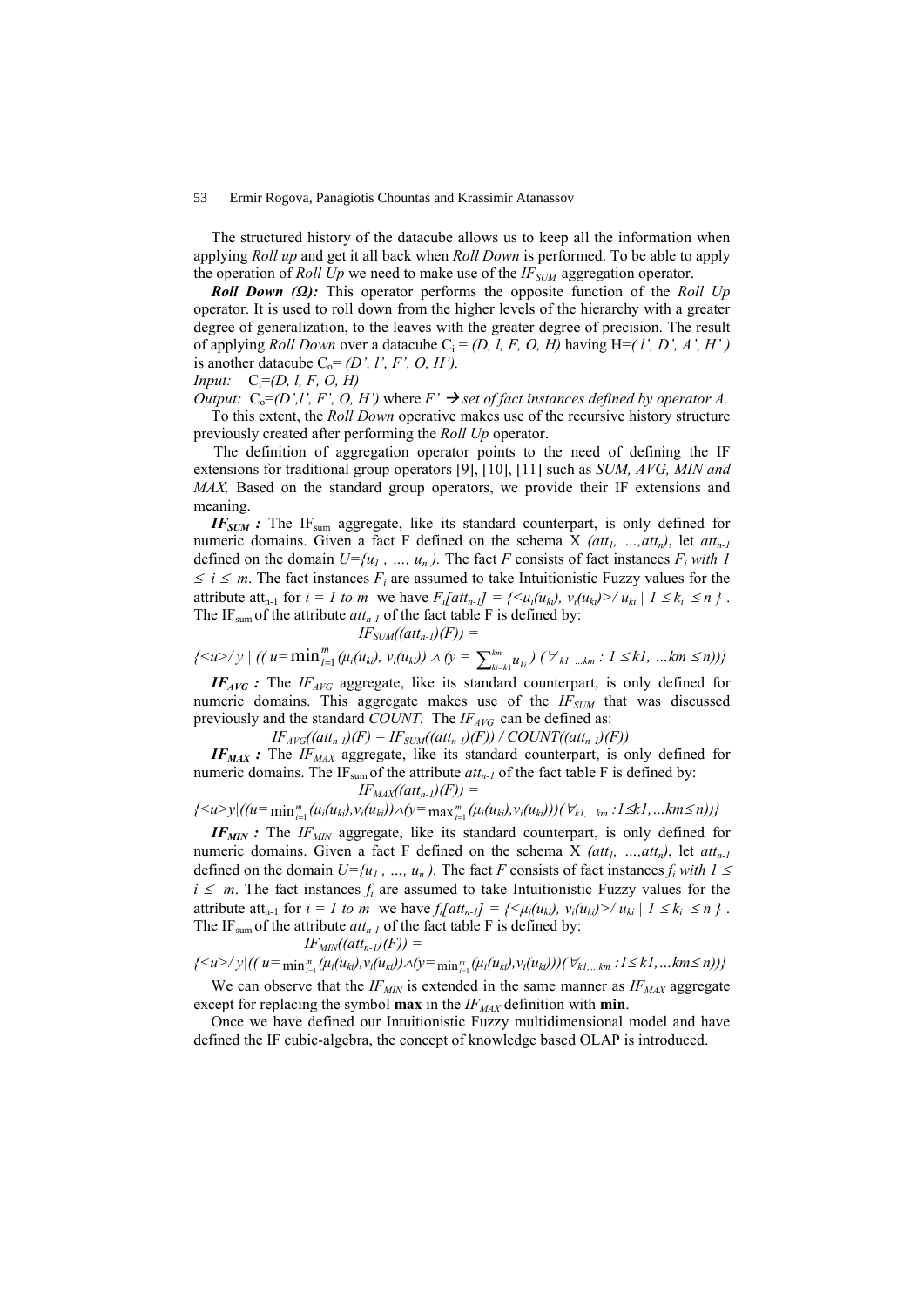### 4. The Case for Knowledge Based OLAP-KNOLAP

Let us consider the Intuitionistic fuzzy set M defined as:  ${Milk < 0.8, 0.1>$ , Whole-Milk<0.7,0.1>, Condensed-Milk<0.4,0.3>}} which is presented in "Fig.1". Then the next step is to calculate the <µ, ν> values for "Pasteurized milk", "Whole Pasteurized milk " and "Condensed whole milk."

- If the hierarchical IF structure expresses preferences in a query, the choice of the maximum values for  $\mu$  and minimum value v from the pairs of values  $\langle \mu, v \rangle$ from the parent elements to the sub elements allows us not to exclude any possible answer (high possibility necessity degrees). In real cases, the lack of answers to a query generally makes this choice preferable, because it consists of widening the query answer rather than restricting it.
- If the hierarchical IF represents an ill-known concept, the choice of the maximum value for  $\mu$  and minimum value  $\nu$  allows us to preserve all the possible values, but it also makes the answer less specific. In a way, it also participates in enlarging the query, as a less specific datum may share more common values with the query (the possibility degree of matching can thus be higher, although the necessity degree can decrease).



Fig. 1. "IF Hierarchy 'Milk' " Fig. 2. "Fully weighted Hierarchy 'Milk' "

"Fig.2" is a fully weighted Hierarchy after applying the maximum values for  $\mu$  and minimum value v from the pairs of values  $\lt\mu$ ,  $v$  from the parent elements to the sub elements, i.e. from (whole-milk, condensed-milk) to (condensed-whole-milk), from (milk) to (pasteurized milk), and from (whole-milk, pasteurized milk) to (pasteurized-wholemilk).

The complete study of the hierarchical IF requires the formal definition of the IF hierarchical closure. We will further need to formally define the containment of an IF hierarchical set to another.

## 5. Conclusions

In this paper we have presented a new multidimensional-cubic model named as the IF-Cube. The main contribution of this new model is that is able to operate over data with imprecision in the facts and the summarisation hierarchies. Classical